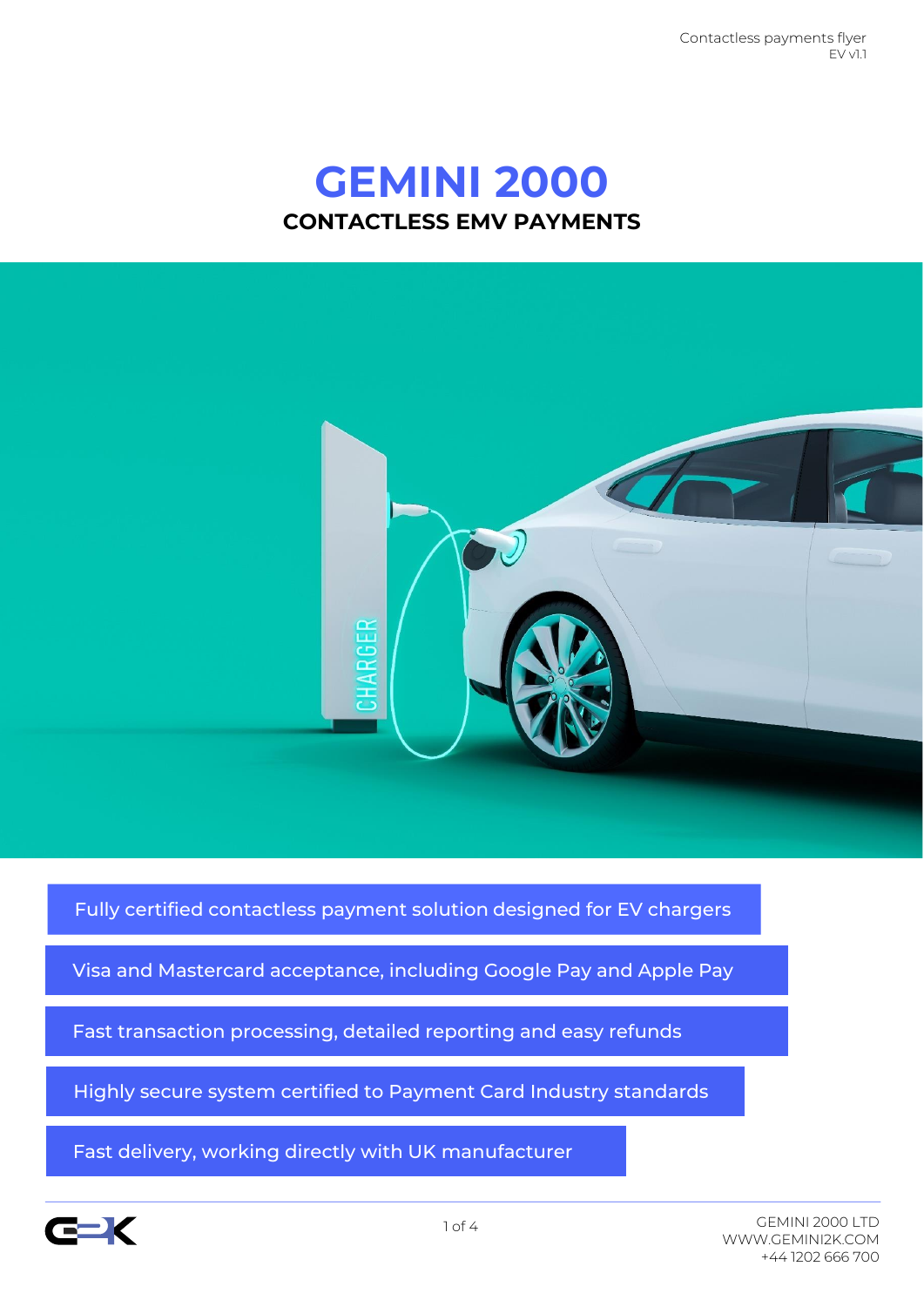## **TAP INTO CONTACTLESS**

Tap into the potential of contactless with Gemini 2000, a specialist manufacturer based in the United Kingdom. For over 25 years, we've helped businesses large and small offer seamless contactless acceptance in their electric vehicle chargers, barriers, ticket kiosks, vending machines, and more.



#### **Contactless reader**

The uCrypto contactless reader offers acceptance of bank cards, smartphones and wearables, as well as membership cards. The reader comes with a bright OLED display and choice of robust flush and surface mount casings, including a waterproof option.

### **Telemetry terminal**

The telemetry terminal is an open Linux platform that hosts business logic such as authorise payment and complete a transaction based on electricity used or time spent. The terminal also provides connectivity options such as Ethernet, WiFi or 4G.

This two-part system design – with separate reader and telemetry – allows you to position modules more conveniently inside the charger enclosure and reduces costs if replacements are ever needed. All hardware is designed and built in the UK and can be delivered fast to customers both locally and globally.

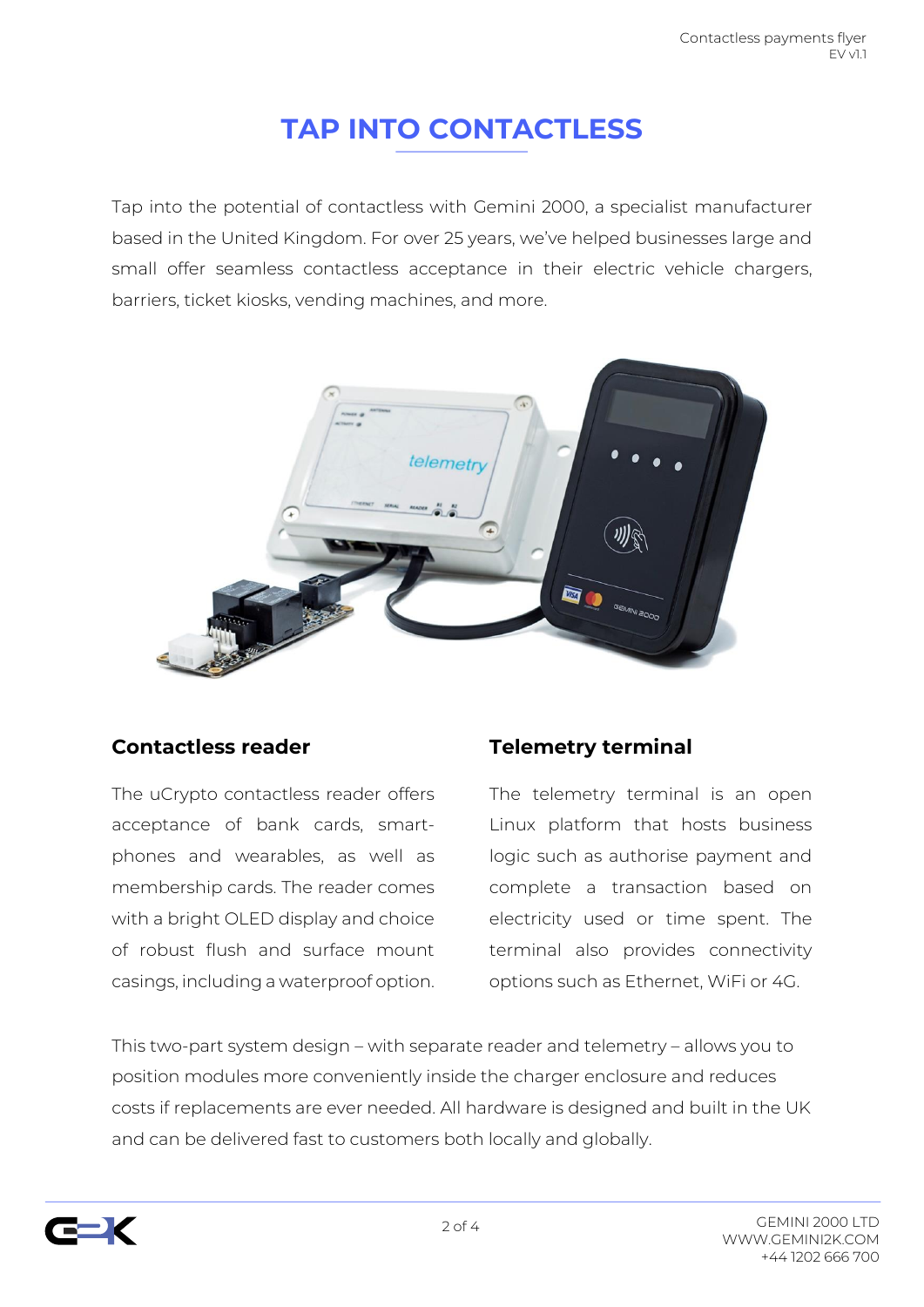## **SALES PORTAL**

### **Reporting**

Merchants have 24/7 access to real time reporting via the Switchio platform. Log in to generate terminal sales reports or drill down into individual transactions at a click of a button.

Refunds are fast and easy to do – email us or give us a call with the transaction details and we'll process them for you.

| $\equiv$ switchio                             |               | Admin Portal Web                                                        |                                          |                       |           |
|-----------------------------------------------|---------------|-------------------------------------------------------------------------|------------------------------------------|-----------------------|-----------|
| Module<br><b>SMART SWITCH</b>                 | $\mathcal{L}$ | TRANSACTIONS / 2D330CFB-03A8-452A-94BF-9B928DBD007E-2022-01-10T22:06:36 |                                          |                       |           |
| Network<br>All networks                       | $\mathcal{L}$ | <b>REMOVE FROM SETTLEMENT</b><br><b>REVERSE</b>                         | <b>REFUND</b>                            |                       |           |
| Dashboard<br>≪<br>菡<br>Terminals              | $\epsilon$    | <b>Transaction detail</b>                                               |                                          | Amount                |           |
| <b>Reports</b>                                | $\sim$        | <b>UUID</b>                                                             | 2d330cfb-03a8-452a-94bf-9b928dbd007e     | Amount                | 1         |
| <b>Transactions</b>                           |               | <b>Terminal date</b>                                                    | 10.01.2022 22:06:36                      | <b>Currency</b>       | CZK / 203 |
| <b>System events</b>                          |               | <b>Server date</b>                                                      | 10.01.2022 15:06:44<br>@ PURCHASE_ONLINE | <b>Identification</b> |           |
| Trn for PM resending<br>Trn for Iss resending |               | <b>Type</b><br><b>State</b>                                             | <b>ACCEPTED</b>                          | <b>Approval code</b>  | 001052    |
| <b>Generated reports</b>                      |               | <b>Response code</b>                                                    | <b>BO</b> APPROVED                       | <b>Src</b> stan       |           |
| $\overline{111}$<br>Issuers                   | $\epsilon$    | Issuer response code                                                    |                                          | <b>Dst stan</b>       | 7039      |

# **GETTING STARTED**

### **Test and development kit**

Evaluate the Gemini 2000 solution with our £199 starter kit. This includes a reader, terminal, WiFi module, ICC test card and set up in our test environment. Contact us to order.

### **Get in touch**

You can reach us on:

info@gemini2k.com +44 (0)1202 666 700